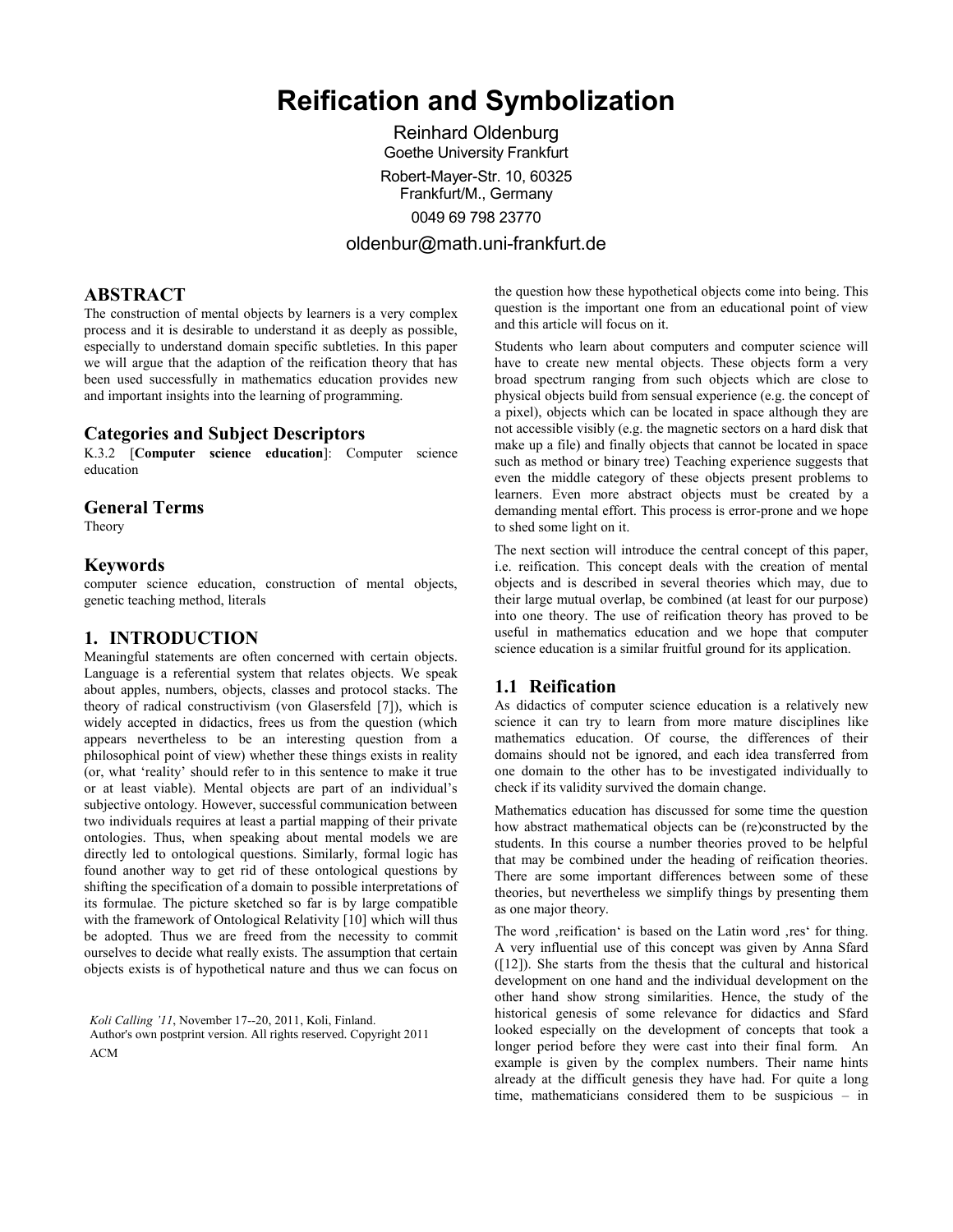contrast to the real numbers they had been used to. One may start to learn how to work with the symbol *i* that shall represent the square root of -1 and may get some routine in doing the calculations with it, but really seeing *i* as a number requires a conceptual change of what a number is. (see [14] for conceptual change). Before the introduction of imaginary numbers, all numbers can be represented on the number line and hence can be ordered. This useful property is no longer valid in the complex number field and hence many operations with numbers lose their basis. Sfard looked at this and other examples and studied how the process of reification works, i.e. how new mathematical objects come into being.

A geometric concept, e.g. the concept of circle, may be learned more or less directly by ostension, i.e. by exposing examples and abstraction [12, p. 10], most concept formations however, start with processes. E.g. the natural numbers develop from the process of counting. Fractions have historically been introduced as means for measuring, i.e. *a*/*b* meant the number of times *b* is used to form *a*. This measuring process is likely not to work out in the most simple form that there is a natural number *n* such that  $b=n·a$ , but more generally ancient Greeks allowed the understanding that there is a common measure *e* such that  $a = n \cdot e$  and  $b = m \cdot e$ , thus this measurement process is condensed and forms a rational number [12, p. 11]. Consequently, the Greeks interpreted irrationality of  $\sqrt{2}$  as the sign that measuring process cannot be carried out. But even processes that cannot be carried out can be reified to become an object. This development, however, took very much time in the history of mathematics. Learners as well need some time to make the double passage, first transforming the measurement process into the objects of rational numbers and then transforming even more measurements into irrational numbers.

Sfard looked closely at this development from processes to objects and found three steps which we illustrate with examples from computer education:

- Internalization: A process on objects that already exists is carried out and internalized so that it can be re-played mentally.
	- o Example: Within an image manipulation program students repeatedly select subsets of pixels by using various tools.
- Condensation: The process is condensed so that it forms a new autonomous unit. This can be supported by a new form of notation.
	- o Example: The students realize that, independent of the method of selection, the result is just a subset of all pixels. This set may be denoted by S – the current selection.
- Reification: The description of the process turns into one mental object that can be manipulated and handled in thought processes
	- o A selection is a mental object that can be operated on, e.g. extended or reversed.

In this setup Sfard says that processes and objects are dual to each other. This is a step from the Piagetian Framework which clearly identified the role of internalization of operations in developing schemata but gave little attention to the dual picture. Even more emphasis on the connection between these kinds of mental entities is given by Gray&Tall [8]. They have coined the term *procept* to denote the combination of a process and an object. This makes clear that the newly born objects still contain the process and the precise meaning of the objects is defined by this process. At times

it may be necessary to go back and invoke the process again, e.g. it after having being reified fractions are objects but they still contain the process of division and maybe this process will be evoked in certain situations.

The point of view that processes lead to objects is by no means new to computer science.

- Procedural abstraction turns processes into procedures. Example: When working with the Logo programming language, a child may discover that a certain process, such as drawing a regular polygon is useful over and over again and thus may write down a generic copy of this process in the body of a function definition.
- Abelson/Sussman [1] show how the data type of a list may be implemented on the basis of lambda expressions. This illustrates that the distinction between (static) data and (dynamic) procedures is blurred by little more than the most basic understanding of a programming language.
- Consider the example of the meta-circular implementation of a Lisp interpreter as is done in most Lisp books. This interpreter may be seen as an abstract machine that can do arithmetic and list processing. Variables in such an interpreter are symbols that are looked up in environments, i.e. variables initiate the lookup-process that determines their value. Usually, the lookup process will signal an error, if there is no value stored in the environment for a given symbol. Interestingly, the simple modification that does not carry out this process where it is not possible, i.e. simple taking the symbol itself as result in this case and allowing arithmetic operations as well to reproduce themselves if not all operands are numbers, turns the interpreter into the basis of a computer algebra system. This shows that the passage from arithmetic to algebra may be taken – on a technical level – by not-carrying out certain processes. The computer algebra system muSIMP/muMATH (The Softwarehouse / Microsoft) used essentially this implementation strategy.

At this stage we can draw the first conclusions for the realm of education. When students are expected to construct new mental objects, they need to have enough time to carry out the relevant processes many times so that internalization and condensation can take place and prepare for the final reification step. It seems plausible that a better understanding of reification and of mental tools that support it may help in designing better learning environments and teaching strategies. To us it seems that symbolization (compare the role of notation in the step of condensation) is crucial.

# **1.2 Symbolization**

The importance of symbols for thinking is obvious. Proper symbols help to reduce complexity and facilitate a playful interaction. Hence there is a long standing tradition of didactics in the use of symbols and especially in semiotics as the discipline that is crucial for the understanding of symbols. The following short exposition follows Filloy et al. [5]. A simplified understanding of symbolization may suggest that one has a sign S that refers to an object O, symbolically  $S\rightarrow O$ . This simple form is useful in many places but not in all. The extension of this to the semiotic triangle introduced by Peirce gives room for the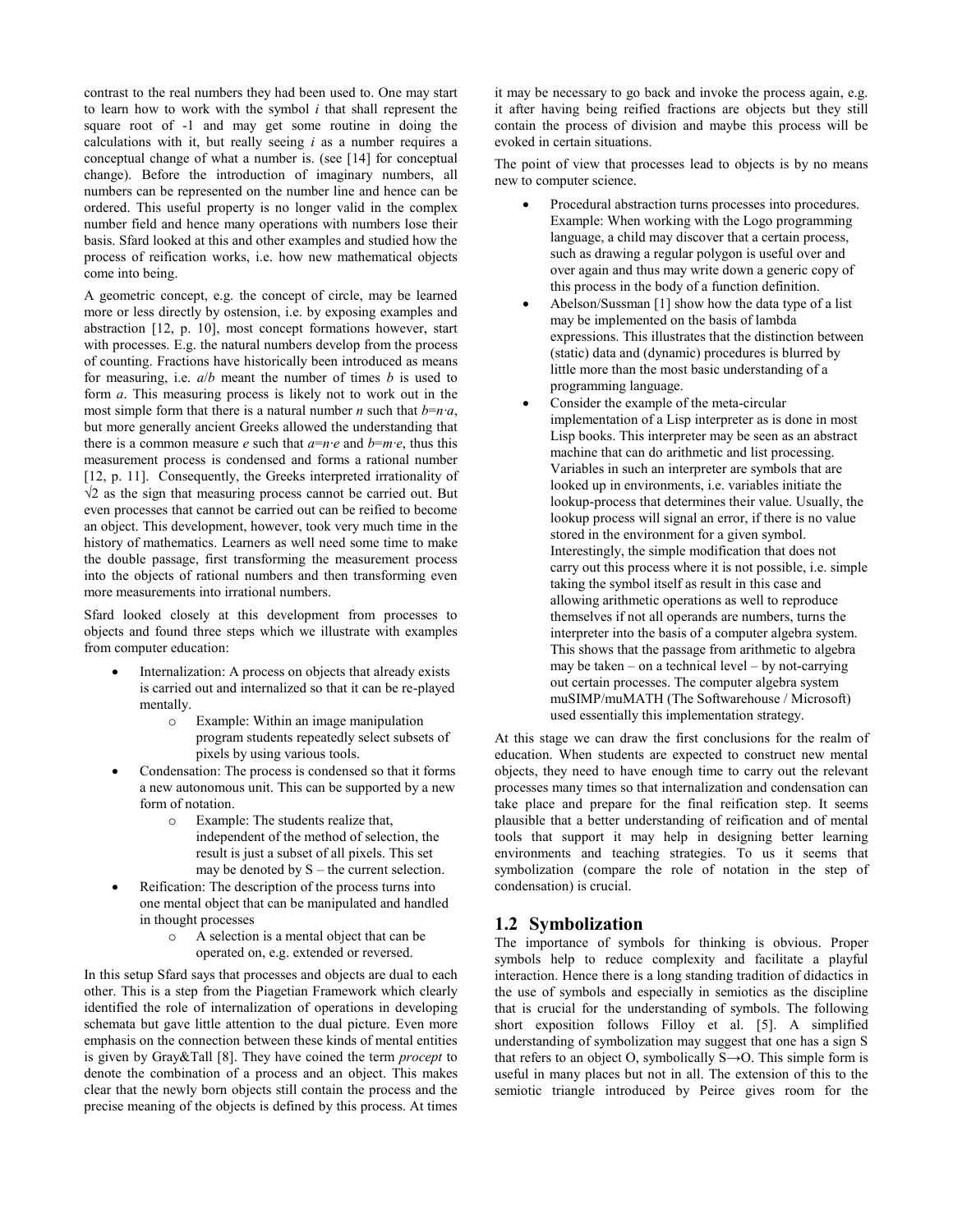individual person that makes the connection between sign and object:



A sign (Symbol) refers to an object and is directed to a person. In the mind of this person a new mental sign is established that points to the objects as well, it is called the interpretant. This model gets its power but also its complexity from the fact that the relation can be iterated. I.e. the interpretant can turn into a sign as well, e.g. when written down. The French philosopher Lacan has considered the other direction as well: A sign turns into the object for another sign. Luckily, for the rather simple applications we have in mind this is not strictly necessary but it should be kept in mind that one gets involved in a non-trivial net of relations.

Signs, objects and interpretants in this semiotic triangle can be of different kinds. Peirce distinguishes between different kinds of signs, e.g. between signs that are similar to the referred objects and signs that are purely conventional. Signs may be compound signs that are composed of other, more elementary signs. Compound signs are expressions, UML diagrams and much more. This fact will be important for us. Similarly, the objects can be specific ones (a table, the number 5, memory cell \$ffaa7b,...) or generic ones (strings, classes,…). The nature of interpretants is consequently very diverse as well. It seems to be reasonable to view certain compound signs as mental models [9] but this point of view seems to be present in the literature and we won't rely on it.

Sfard [13] takes semiotics as a basis for understanding the creation of mental objects. To understand this, the following facts must be understood: Signs can be names, symbols or graphical representations. Compound signs are allowed to make up structures containing other signs, possibly compound as well. Special compound signs are those that refer to on an object that structured in way similar to the sign. They are called , structural signifier'. Such signifiers are the plus sign in *n*+1 or operators in programming languages.

Sfard claims that the development of a new structural signifier means the development of a new mathematical object. The character string  $3+4$  can be read as prompt to do a calculation. Reification means however, that this process is not carried out but condensed to a new form. This new form, which may be written with help of the structural signifier '+', is an arithmetical expression – a kind of object that may not have existed in the individuals mind before. Maybe even more enlightening is the structural signifier that denotes surds and especially the root of -1. The structural signifier  $\sqrt{\text{defines}}$  new numbers out of known ones.

Structural signifiers allow one to write down composed objects and operate on them or their parts on paper. This can be used to execute processes on these objects and these can in turn be the starting point of a new reification cycle. This point of view coincides with that of W. Dörfler [4]. From a semiotic point of view he points out that making meaning from diagrams creates mathematics. In this sense, the signs on paper don't refer to mathematical objects that exist independently but these inscriptions *are* the mathematical objects.

The above subsections should have made clear that within the mathematics education research community it is consensus that inscriptions and especially structural signifiers create mathematical objects at least mentally if not in every sense of existence. The relevant point is that inscriptions allow one to carry out processes more complex than processes that can be completely simulated in mind.

# **2. Reification and Symbolization in the learning of programming**

Based on the understanding of learning processed outlined above one can easily justify well-known principle of good software design, i.e. one may explain why certain design properties eases the user's learning experience. Graphical user interfaces provide a multitude of structured symbols (e.g. the directory tree) and these generate their interpretants. The same holds true for the blocks in the Scratch programming language. However, the example of mathematics shows that textual representations can be the starting point of successful reifications as well. This has a lot of in common with the learning of programming and we will explore this connection in more detail in the following sections.

#### **2.1 From processes to objects**

There are so many examples for the creation of objects from processes that we restrict ourselves to some examples.

Example Design Patterns: During programming students will notice that several situations appear over and over again and that similar situations trigger similar processes. E.g. if the collection of data (a list, set, tree,…) is given, this data structure is to be traversed, i.e. an index variable is defined and used to walk thru the dataset. Repeating this design-time-process several times may lead to create the iterator design pattern as its object. Other design patterns from [6] can be understood in a similar fashion.

When drawing figures with turtle graphics one first has drawing processes that are repeated all over and finally a mental object "square" and a procure realizing it are constructed.

Queries into a database are at first a process that takes place, but step by step they get reified, one can talk about former queries that are repeated or queries that are stored in a queue to be processed.

#### **2.2 The role of literals**

A literal is a way to write down in source code a description of an object which is constructed from this description. (cf. [11]), i.e. it is an alternative to using the constructor of a class.

Interactive programming languages typically support literals for a rich range of object classes. In Python one has literals for numbers (integers, long integers, floats, fractions, complex numbers), strings (e.g. 'Text'), lists [1,2,3],[[ "a",1],["b",3]]), hash tables (dictionaries,  $\{a^{\prime\prime}:1, b^{\prime\prime}:2\}$ ), tupel and (with some restrictions) anonymous functions (e.g. lambda  $x: x+1$ ).

Without the above explained background theory it may appear that literals are simply a way to make life easier for the programmer, but in the light of this theory it should be clear that literals have an important role in forming mental models of the objects they describe.

Bennedsen&Schulte [2] describe a competence test on understanding of object oriented program constructs. One item in this test asks students to predict what the output of a loop will be that iterates over the list constructed in the following lines::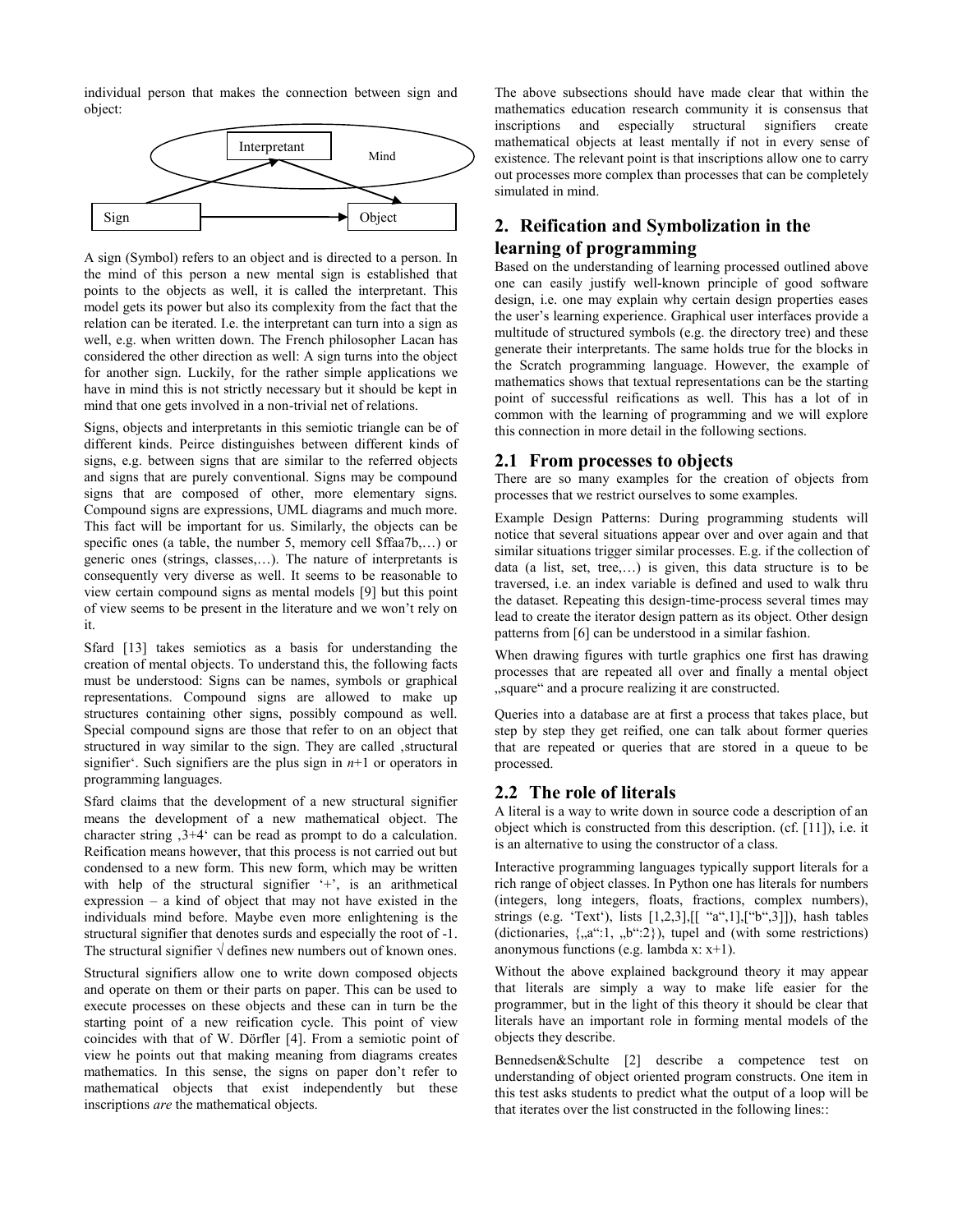```
List<A> l= new ArrayList<A>();
l.add(new A(76));
l.add(new A(-10));
l.add(new A(6));
l.add(new A(43));
```
The isomorphic structure as a literal is just  $l = 76$ , -10, 6, 43], which is not only shorter but can be interpreted more easily. as a compound sign that consists of structural identifiers (brackets and commas) and inner objects (numbers). The structure of this compound sign can be takes as the template of the mental model of a list. It clearly suggests what can be done with objects of this kind (e.g. determine the number of objects contained in it or determine whether a certain object is contained in it.) These operations can be carried out even on paper using the inscriptions. With a bit of flexibility this extends to destructive list operations such as deleting an element from the list. Thus all processes typical for lists can be carried out on this paper model and hence the paper model can be reified easily to the mental object of a list.

It should be emphasized that this works out so well because of the use of structural signifiers that have already got a meaning from different contexts: The comma as a separator signals that the individuals objects are just grouped not joined tightly. Without such helping knowledge learning is harder but not impossible as Sfard has shown in Sfard [13]. She conducted an experiment where a test person was confronted with strange meaningless symbols that where manipulated according to certain –at first sight – strange rules. Nevertheless the test person readily came up with a meaningful (hypothetical) interpretation. This shows that human minds a preconfigured to make sense out of symbols.

#### **2.3 The extended semiotic triangle**

When working with a computer the above described semiotic triangle is no longer an adequate description. The computer is another medium with its own inscriptions and with an own internal state. The following figure is a suggestion how this may be taken into account. The symmetry of this figure shall indicate a rough analogy but by no means shall it express equality between these two areas.



The literal creates an interpretant in the user's mind an as well an internal representation in the computer's memory. The latter representation is not passive but may be acted upon by processes. This shows a non-trivial behavior of the object that can be observed by the user. The user can draw conclusion about the object both from its mental interpretant as well as from the behavior displayed in the work with the computer. These two lines of conclusions are bound to yield the same result. Otherwise a misconception of the user (or a bug of the computer system) has been detected. Thus one has a very quick and effective way to synchronize the mental model and the computer model.

One may ask, if in the above diagram the object in the center is necessary at all. Wouldn't it be possible to say that the user's interpretant refers to the object in the computer (resp. to the representation there)? However, I feel that this would not be really useful: When a list is created from the literal [1,2,3] in Python and in Ruby then it is sensible to say that the internal representations created by reading in these literals (as different as they might be) represent the same object. And to do this, one should assume the existence of an abstract object 'list'. This point of view highlights the hypothetical and theory-loaden status of objects. Objects do not merely exists but emerge from a complex process of building an ontology that is rich enough to support all things we want to say over the world, without being too rich.

#### **2.4 Diagrammatic thinking**

Literals for lists are a notation form that is rich enough to support diagrammatic thinking in the sense of Dörfler. One may say that literals offer a way to create inscriptions that is rich enough to model universal structured data (e.g. stack, queues, association lists, trees, …).

As an example we suppose the task set for the students is to describe the books in the school's library. For this purpose one has to invent data structures and using literals this process can be done simple by tentatively writing down – and eventually adjusting – what might be a prototype of the data. It may look like this:

```
Books= [ ["Author", "Title","ISBN","Publisher", 
…],
         ["Frisch", "Stiller", 988353, "Insel",...],
         ["Eco", "The name of...", 778353, "BI",...],
                …
           ]
```
The operations that can be performed on data like this can be mentally tried out on tis prototype and subsequently can be programmed. We expect that students who are used to writing down structures in lists and who have mastered basic algorithms

> can come with basically all the operations that make up relational algebra in such a context.

> Furthermore we suppose that the use of literals mediates between formal understanding of concepts and their application. In interviews with students we have observed the following counter-example of this hypothesis: The students had just completed a unit on simply-chained lists which had been implemented in an OO style as compose of objects from a class "Pair" that holds a data

element and the rest of the list. The interview showed that all students had understood this structure, could explain it and could work with it. However, none of the students was able to apply this knowledge to the following modeling task: "During a jumping contest each students of a class is allowed to jump three times. The values are recorded and stored in a computer together with the name of the student. Can you design data structures that can handle this kind of data?" Obviously, students did not fail because they had not learned their unit well enough, but because the formal description of lists is not useful in application contexts, i.e. it does not provide an adequate mental model that can be used to